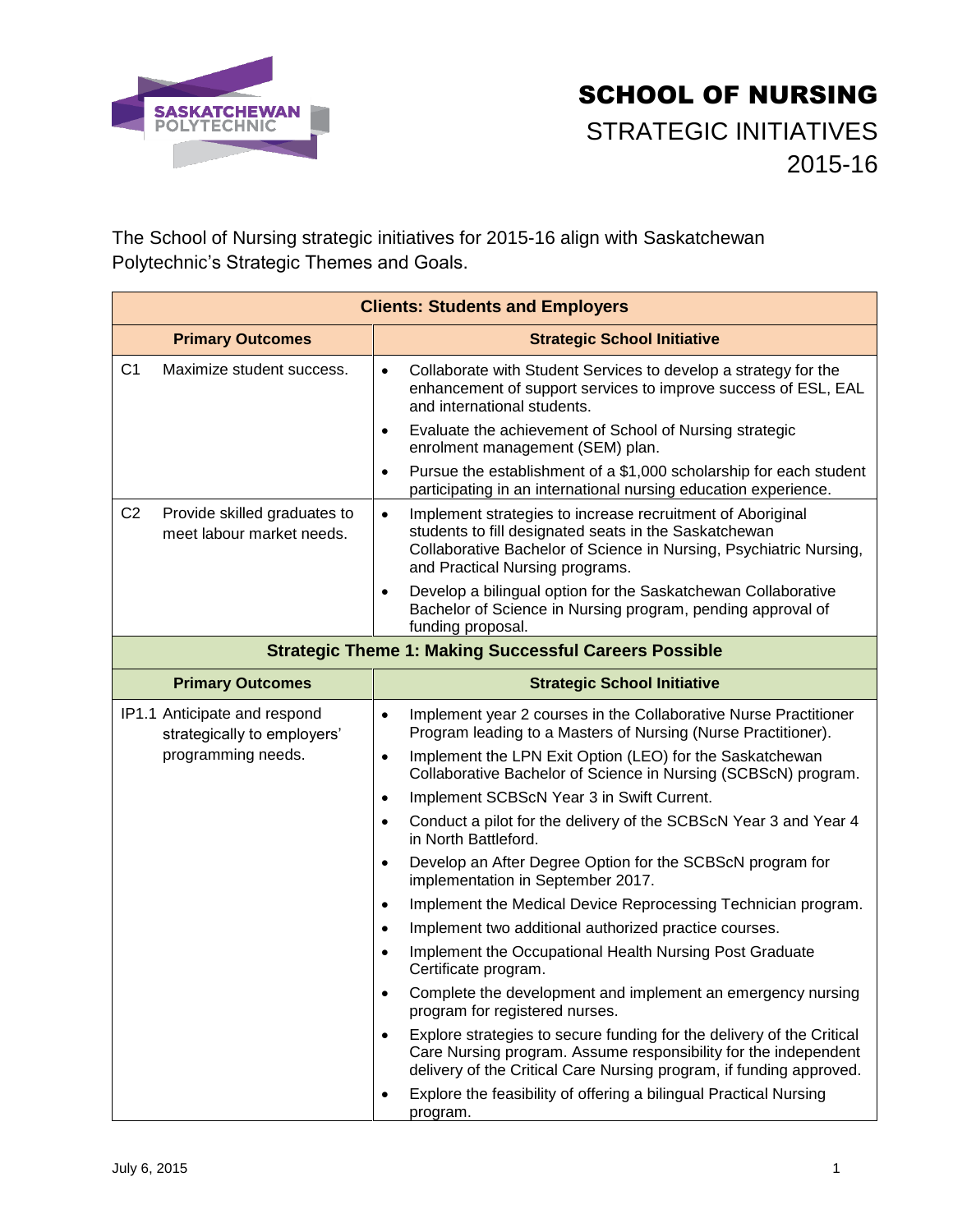| IP1.3 Ensure the learning<br>environment supports<br>program and student                                                  | Establish offices for the University of Regina faculty teaching in the<br>$\bullet$<br>Saskatchewan Collaborative Bachelor of Science in Nursing<br>program at Saskatoon Campus.                                                                                                                                            |  |  |
|---------------------------------------------------------------------------------------------------------------------------|-----------------------------------------------------------------------------------------------------------------------------------------------------------------------------------------------------------------------------------------------------------------------------------------------------------------------------|--|--|
| requirements.                                                                                                             | Establish two offices for Perioperative Nursing faculty at<br>$\bullet$<br>Saskatoon Campus.                                                                                                                                                                                                                                |  |  |
|                                                                                                                           | Replace partition wall at Parkway Building auditorium.<br>$\bullet$                                                                                                                                                                                                                                                         |  |  |
| <b>Strategic Theme 2: Advancing Economic and Social Prosperity</b>                                                        |                                                                                                                                                                                                                                                                                                                             |  |  |
| <b>Primary Outcomes</b>                                                                                                   | <b>Strategic School Initiative</b>                                                                                                                                                                                                                                                                                          |  |  |
| IP2.2 Increase the participation<br>and success of Aboriginal,<br>international, newcomers<br>and other diverse learners. | Explore partnership opportunities for the recruitment of<br>$\bullet$<br>international students for nursing programs.                                                                                                                                                                                                       |  |  |
| IP2.3 Foster a culture of social<br>responsibility.                                                                       | Track the engagement in service initiatives by faculty, staff and<br>$\bullet$<br>students.                                                                                                                                                                                                                                 |  |  |
| <b>Strategic Theme 3: Pursuing Excellence in Program Quality and Innovation</b>                                           |                                                                                                                                                                                                                                                                                                                             |  |  |
| <b>Primary Outcomes</b>                                                                                                   | <b>Strategic School Initiative</b>                                                                                                                                                                                                                                                                                          |  |  |
| IP3.1 Optimize program quality.                                                                                           | Implement plan to integrate interprofessional education and<br>$\bullet$<br>increase the number of interprofessional clinical practice education<br>placements in the Saskatchewan Collaborative Bachelor of<br>Science in Nursing, Practical Nursing, Psychiatric Nursing and<br>Collaborative Nurse Practitioner Program. |  |  |
|                                                                                                                           | Identify and implement specific strategies to enhance student<br>$\bullet$<br>engagement in academic decision making.                                                                                                                                                                                                       |  |  |
|                                                                                                                           | Engage in the Canadian Association of Schools of Nursing<br>(CASN) accreditation process and Saskatchewan Registered<br>Nurses' Association approval process for the Saskatchewan<br>Collaborative Bachelor of Science in Nursing program, with a site<br>visit in February 2016.                                           |  |  |
|                                                                                                                           | Implement a pilot of the Academic Model in one School of Nursing<br>program.                                                                                                                                                                                                                                                |  |  |
| IP3.2 Use creative solutions to<br>enhance the learning<br>experience.                                                    | Collaborate with the University of Regina and University of<br>Saskatchewan to host the West North-Western Region Canadian<br>Association of Schools of Nursing (WRNCASN) conference in<br>February 2016.                                                                                                                   |  |  |
|                                                                                                                           | Expand the international nursing education opportunities for<br>$\bullet$<br>students and faculty.                                                                                                                                                                                                                          |  |  |
|                                                                                                                           | Implement the International Nursing Education Plan of Action.<br>$\bullet$                                                                                                                                                                                                                                                  |  |  |
| IP3.3 Grow applied research.                                                                                              | Implement the International Minerals Innovation Institute (IMII)<br>$\bullet$<br>project on Enhancing Cultures of Safety and Safety Engagement<br>in the Saskatchewan Mining Industry: A Collaborative and Multi-<br>Disciplinary Inquiry.                                                                                  |  |  |
|                                                                                                                           | Complete the implementation of the Revision of the IEN<br>$\bullet$<br>Assessment Tools Project.                                                                                                                                                                                                                            |  |  |
|                                                                                                                           | Facilitate the completion of research projects in process.<br>$\bullet$                                                                                                                                                                                                                                                     |  |  |
|                                                                                                                           | Facilitate the implementation of the three ARRTS and SARP<br>$\bullet$<br>funded research projects.                                                                                                                                                                                                                         |  |  |
|                                                                                                                           | Work towards the establishment of a research chair at<br>$\bullet$<br>Saskatchewan Polytechnic, preferably in clinical practice<br>education research or rural community wellness.                                                                                                                                          |  |  |